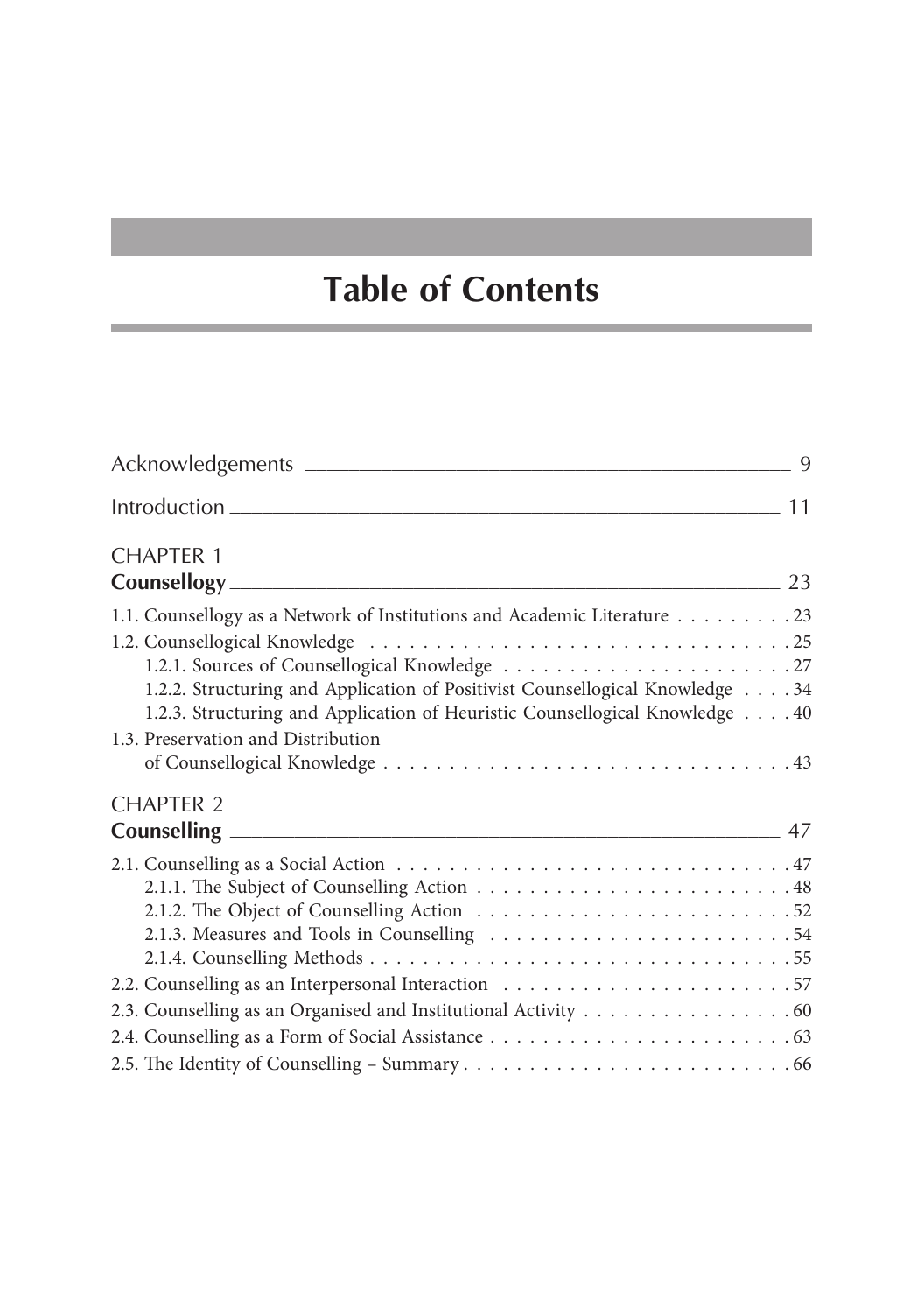## CHAPTER 3

| Autonomy(?) of Counsellogy and Counselling _______________________________ 69              |  |
|--------------------------------------------------------------------------------------------|--|
|                                                                                            |  |
|                                                                                            |  |
|                                                                                            |  |
| 3.4. Understanding and Interpretation of Counselling Reality 76                            |  |
| <b>CHAPTER 4</b>                                                                           |  |
|                                                                                            |  |
|                                                                                            |  |
|                                                                                            |  |
| 4.3. The Interpretative Trend: Understanding and Adaptation. 85                            |  |
|                                                                                            |  |
|                                                                                            |  |
| <b>CHAPTER 5</b>                                                                           |  |
| <b>Neo-positivist Discourse:</b>                                                           |  |
| Optimising Young People's Vocational Start ________________________________95              |  |
| 5.1. Vocational Starts, Vocational Guidance: Definitional Problems 96                      |  |
| 5.2. Psychosocial Regulators of the Educational Start Quality 98                           |  |
| 5.3. Typology of Young Adults Starting Their Careers 102                                   |  |
| 5.4. Using Guidance: Research Organisation and Procedure 106                               |  |
| 5.5. School and Family Determinants of the Research Subjects' Vocational Starts 109        |  |
| 5.5.1. School Determinants of the Vocational Start 109                                     |  |
| 5.5.2. Family Determinants of the Vocational Start 111                                     |  |
| 5.6. The Counselling Centre's Work on Vocational Start Optimisation 114                    |  |
| 5.7. Implementation of Guidance by Various Young Adult Groups 116                          |  |
| 5.8. Guidance Efficacy in the Light of Longitudinal Research 119                           |  |
|                                                                                            |  |
| <b>CHAPTER 6</b>                                                                           |  |
|                                                                                            |  |
| 6.1. The Limitations of Counselling for Parents:                                           |  |
|                                                                                            |  |
|                                                                                            |  |
|                                                                                            |  |
|                                                                                            |  |
| 6.1.4. Methods of Counselling and Advisory Assistance 140                                  |  |
| 6.2. The Triple Breakdown in Everyday Reality<br>on Seeking Institutional Counselling  146 |  |
| 6.2.1. The Rise of Scholarly Interest in Everyday Life Problems 146                        |  |
|                                                                                            |  |